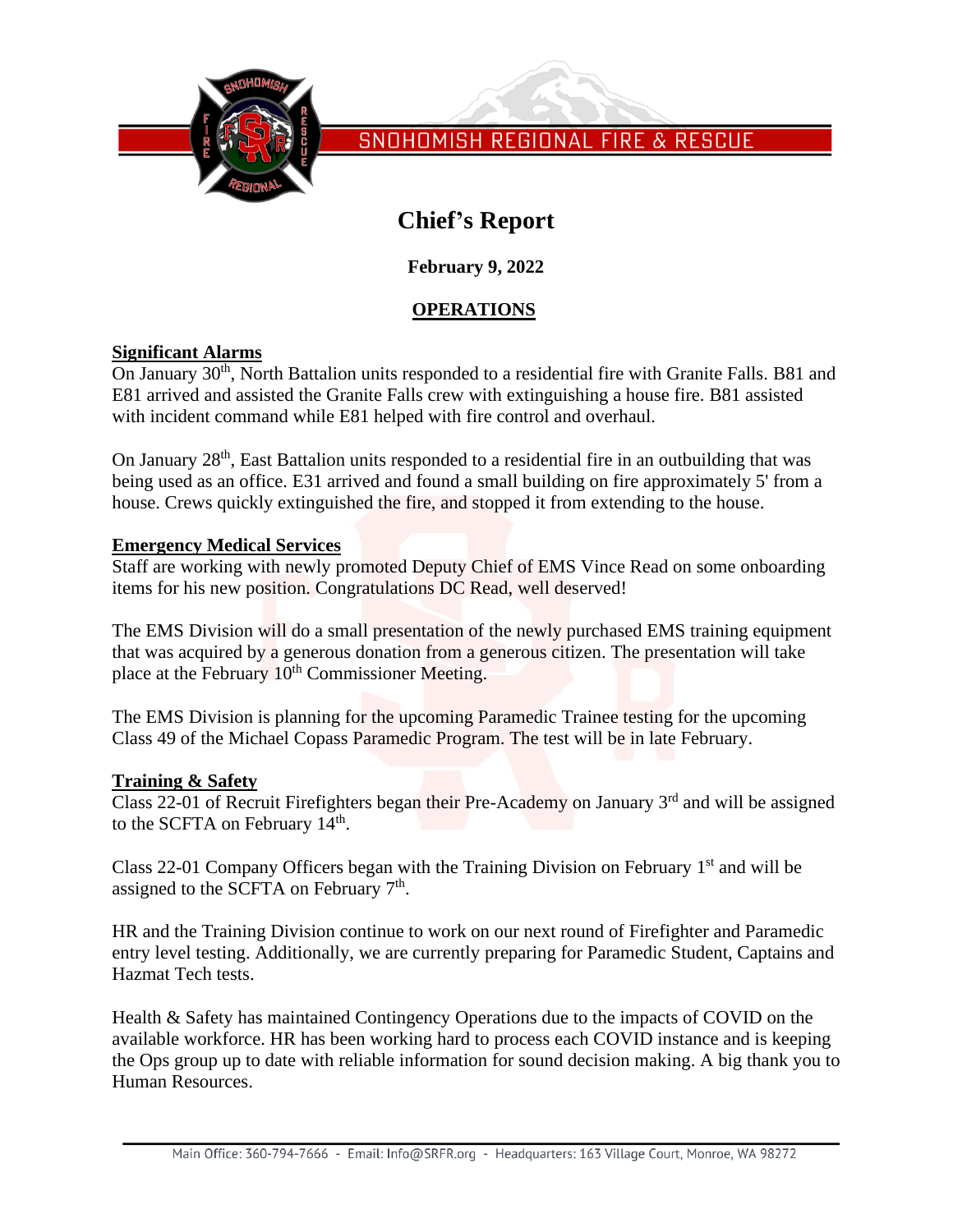

OSHA recording and posting has been completed for 2021. Our records show 65% of SRFR establishments had zero recordable injuries in 2021. We'll strive to make 2022 even safer for the workers of SRFR.

EMS and Health & Safety have partnered to roll out in-house rapid PCR testing. The supply of test kits is limited with additional test kits on order. SRFR will utilize these tests to expedite return to work and maintain daily staffing. We will continue to utilize outside test locations when the results are not immediately required.

## **PLANNING**

## **Community Relations**

The home education lessons created by Public Education Specialist Kaitlin King will be featured in a presentation by FM Vincent Anderson with Sunnyvale, CA DPS during the 2022 CPSE Excellence Conference in Florida. FM Anderson has offered his presentation as reference material for our accreditation process.

This week, Laana Larson & Kaitlin King both served on the interview panel for the Public Information and Education Officer (PIEO) position. We also want to thank Director of Communications Courtney O'Keefe, Snohomish County Sheriff's Office and Public Information Officer Christie Veley, Marysville Fire Department for participating on this interview panel.

Our staff are in the community and working with our citizens on a daily basis. A video thank you was received with a Lake Stevens community member thanking Laana Larson and her efforts to stay engaged during COVID.

## Public Education Updates

School YTD: 2<sup>nd</sup> Grade Classes Visited: 11 out of 77

- January 19-February  $2<sup>nd</sup>$ 
	- o Kokanee Elementary: **4**
	- o Tambark Creek Elementary: **2**
	- o Highland Elementary: **4**
	- o Glennwood Elementary: **1**
- Scheduled: **17**
- Praise for School Visits:
	- o *Thank you so much for your flexibility today. You did such a great job presenting! Thank you!*
	- o *Thanks for the great presentation.*
	- o *Thank you for presenting to our class about fire safety! Once again, it was an amazing and informative presentation for the 2nd graders. We really appreciate your visits each year.*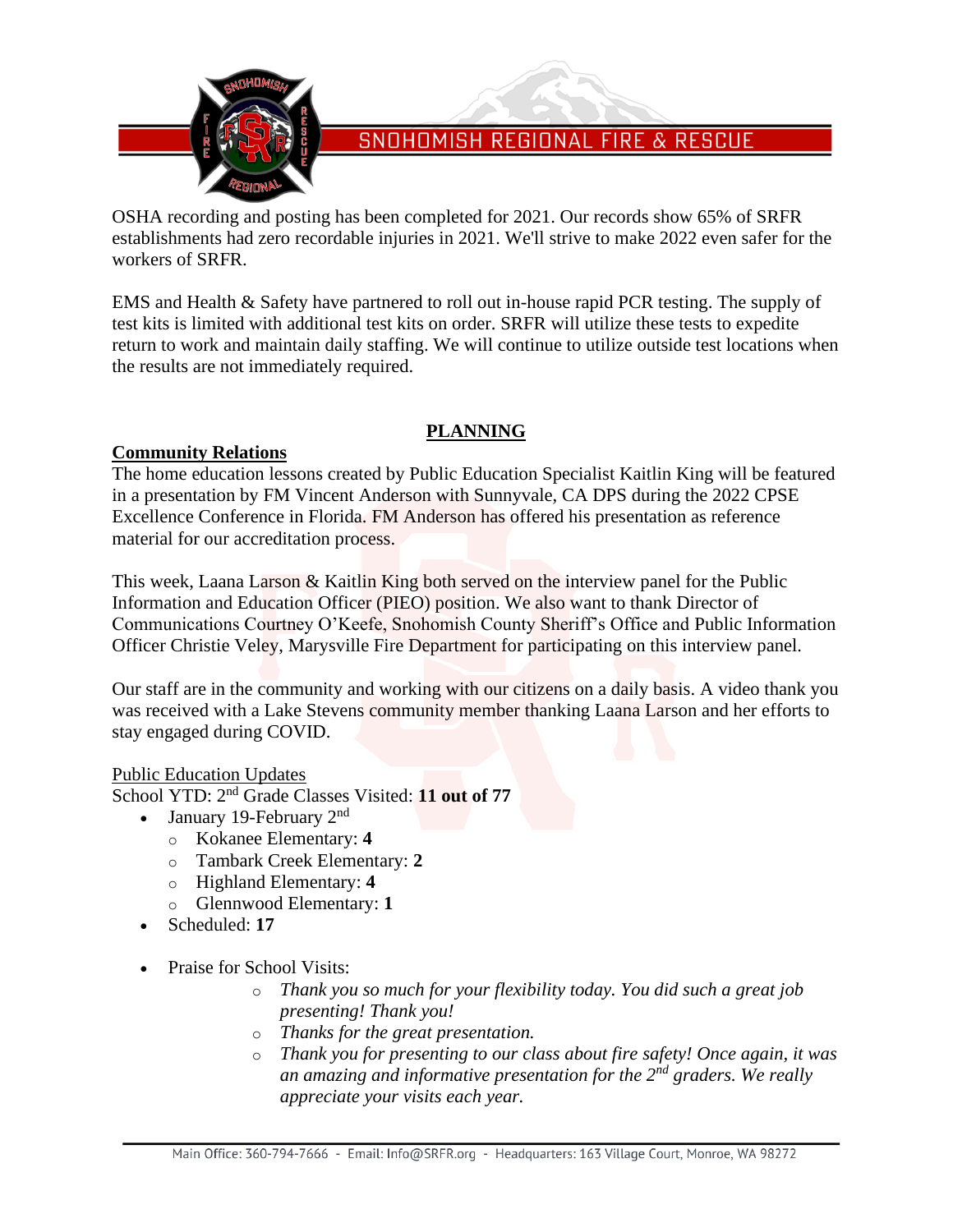

Adult & Senior Safety Classes YTD: **2**

• The first Aging in Place class will take place next week **February 9th** .

Social Media Snapshot: 1/19-2/2

- **15** Posts
- **44** New Followers/Accounts
- **21,408** Impressions/Engagement/Clicks

Public Education Specialist Kaitlin King is working with our webmaster to update our SRFR website with current content on the following pages:

- o Safety and Information & Emergency Preparedness
- o Public Information

## **LOGISTICS**

#### **Logistics**

Our Logistics team continues to do an amazing job as we transition through the Leadership changes.

Signco continues to work on station signage for the rebranding. They have run into some permitting struggles with the County, and are progressing through the struggles. See photos below.